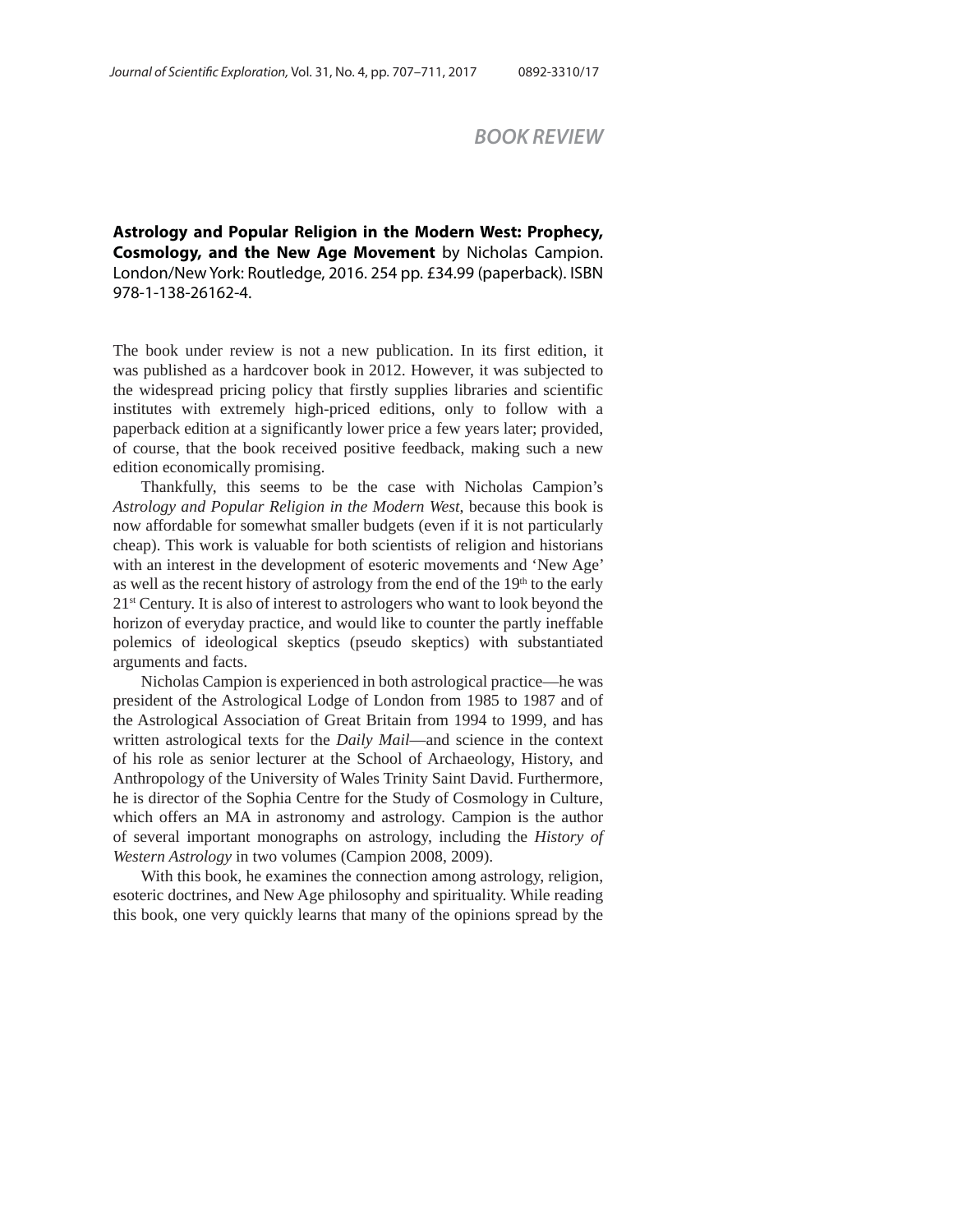

public media, but also the familiar assessments made by scientists and skeptics, are badly informed, biased, or wrong because they are based on erroneous assumptions. This does not concern issues such as the notorious argument of equinoctial precession ("in reality, 'Aries' is not 'Aries' anymore") but dealing in a methodologically questionable manner with the concepts of religion, beliefs, superstition, etc., as well as with statistical surveys and data. The book is worth reading for this reason alone. In addition, the author provides interesting and enlightening reconstructions from the perspective of the history of ideas; for instance, how the use of sun sign astrology in

magazines and tabloids began and became widespread, which is a thorn in the side of many astrologers today.

The volume is divided into 14 chapters, whereby the first (Introduction: A Million-Dollar Business?) and the last (Conclusion: Modernity and Normality) summarize the intention and results of the work; Chapters 2 through 7 deal with the issues of science of religion and history of ideas in a narrower sense; and Chapters 8 through 13 are primarily concerned with sociological, psychological, and sociology of science issues, and also present the results of surveys conducted by the author himself.

At the very beginning, Campion concisely states the purpose of the book:

My intention is to place the discussion of astrology's modern status in a context which is wide enough to allow a better understanding of the recent history and present status of esoteric ideas, occult practices, and alternative spiritualities, that potent cultural matrix which alarms evangelical Christians, disturbs skeptical scientists, and perplexes many sociologists. (p. 2)

In short: as a general assessment, he achieves his intention very well.

Campion asks four fundamental questions (p. 3), namely (a) is astrology a New Age discipline? (b) if this is the case, should it then "be seen as a rival to mainstream Christianity"? (c) can a quantification of belief in astrology "indicate the extent of that rivalry"? and (d) "does astrology's continued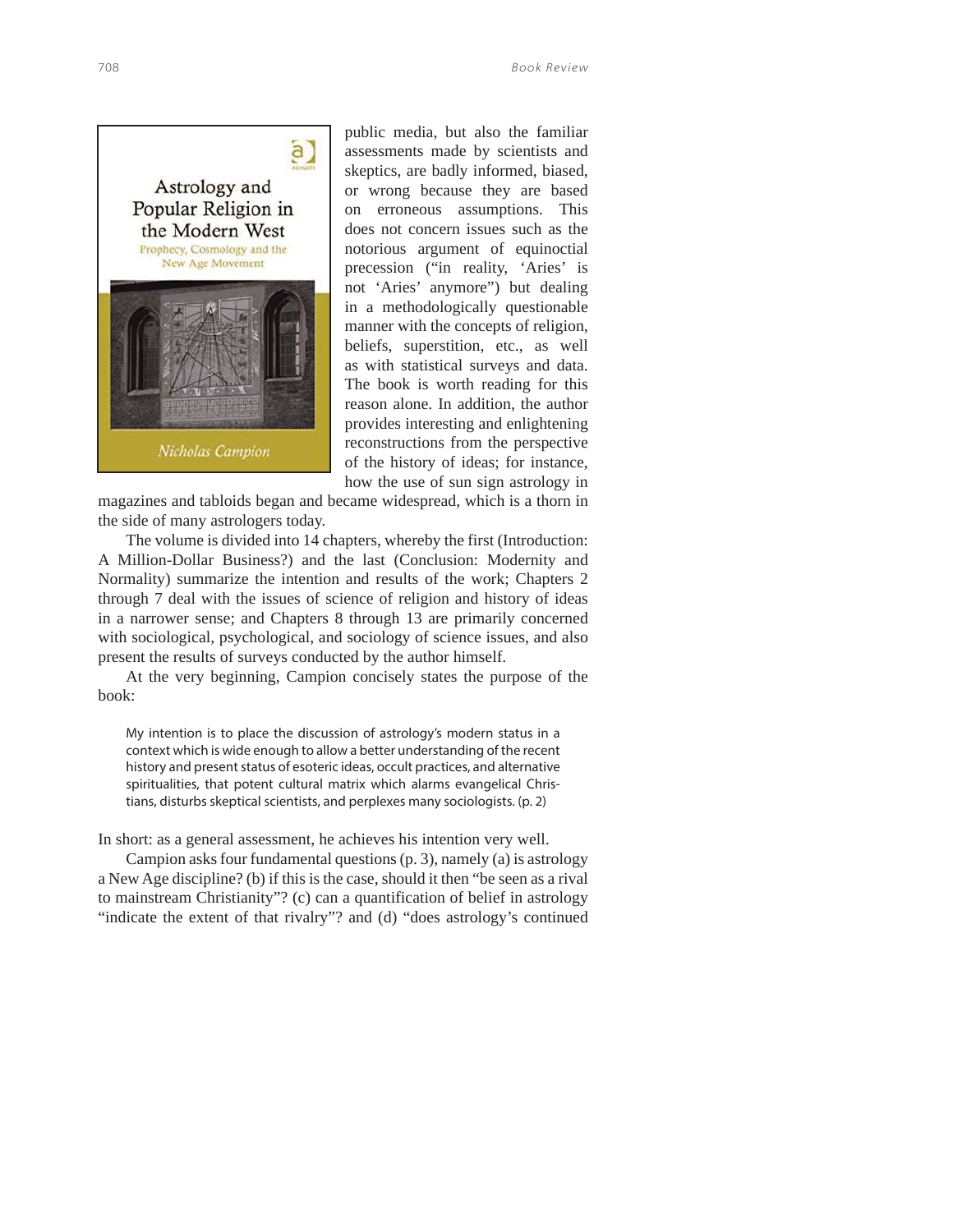existence represent the anomalous survival of a pre-modern superstition in the modern world"? In Chapters 2 through 5, the author provides a historiographical outline of the millenarian concept of a New Age, of New Age thought, and the idea of the beginning of the Age of Aquarius. The two latter concepts are often used synonymously but are based on different principles. The beginning and duration of the Age of Aquarius is astronomically determined (more or less exactly) by the precession of the equinoxes through the zodiac, while the New Age "is always imminent, but never comes" (p. 21). Interestingly, the idea of historical periods being structured on the basis of astronomical criteria is a relatively recent idea, and can be traced back to a theory of history proposed by François-Henri-Stanislas Delaulnaye (1739–1830) that postulates "the foundation of religion in astral worship" (p. 22). It was included in 20th Century astrology and New Age philosophy via theosophy.

After a discussion of the New Age concept referring to Hanegraaff's (1998:96–103) differentiation of New Age *sensu stricto* and *sensu lato*, i.e. in a narrow or broad sense (Chapter 4), and its relation to the concept of the Age of Aquarius (Chapter 5), Campion asks whether astrology is New Age or whether a New Age astrology can be found. As expected, the answer is complex. Astrology can certainly not be assigned to New Age with all its different varieties. However, the theosophically influenced approaches of esoteric astrology of Alan Leo and Dane Rudhyar, which were very important for development during the 20<sup>th</sup> Century, display typical characteristics of New Age philosophy. But even therein, Campion can differentiate between two forms: one more psychological and the other more theosophical–spiritual.

Chapter 7 is dedicated to the above-mentioned phenomenon of the 'rising' of sun-sign astrology that has strongly shaped the present public image of astrology in general. The reason for this can be found in the efforts of Leo and Rudhyar to make the discipline accessible for a broad public through simplification. This desire to get as many people as possible interested in astrology can probably be reduced not so much to economic considerations but to a theosophically influenced vision of astrology as a philosophy, or a spiritual path, furthering the progress of individuals as well as humanity as a whole, and leading them into a better future. Campion writes, quoting Carl Weschke:<sup>1</sup> "(S)un-sign astrology's mass appeal 'was all part of the adventure of self-knowledge. That is what was really new in the  $20<sup>th</sup>$  century'" (p. 80).

In Chapters 8 through 11, issues of belief in astrology and the relationship between astrology and religion are examined. Although the question about belief in astrology is always asked in interviews and surveys,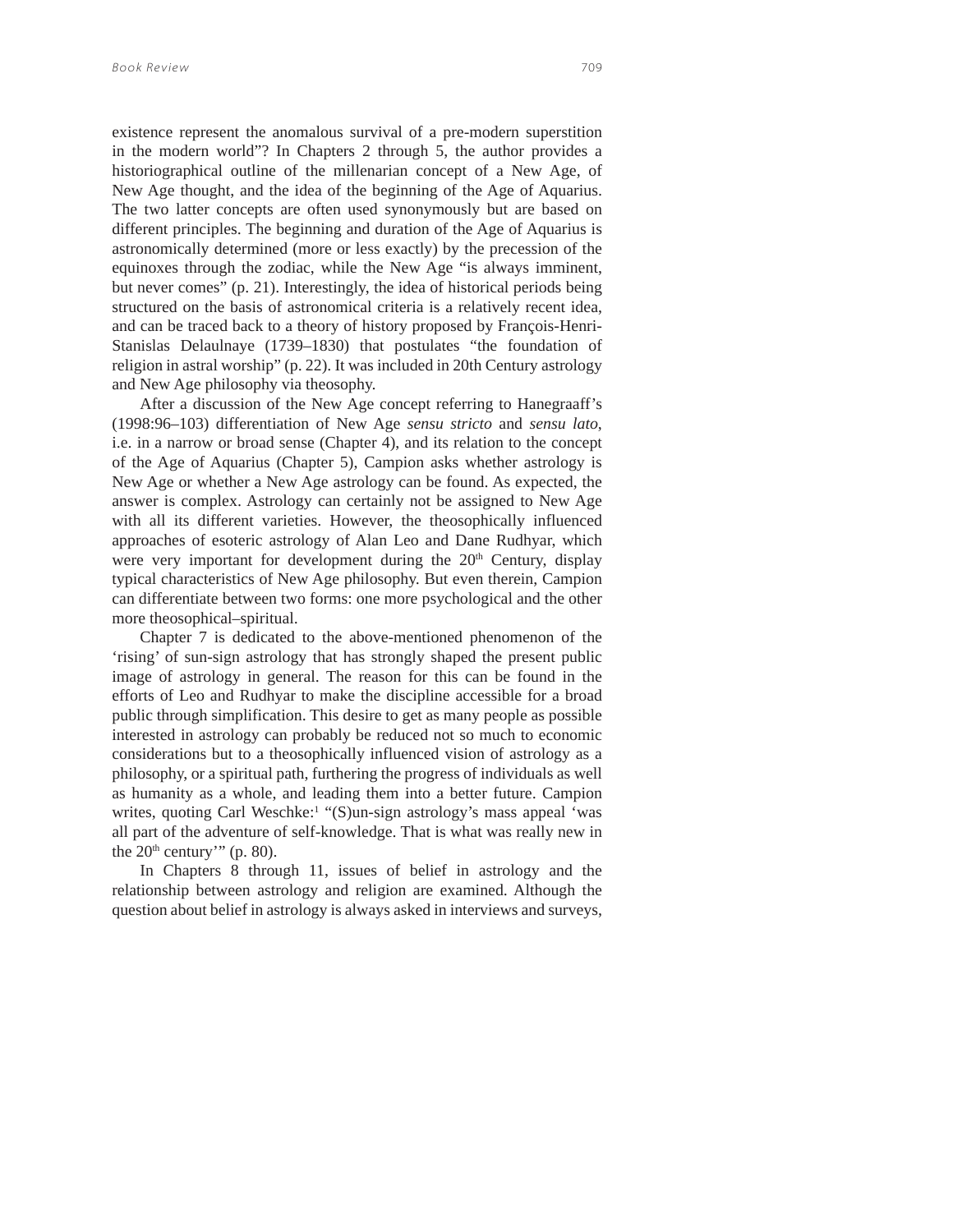this is considered absurd by most practitioners because, in their view, they deal with practical and evidential experience, and questions of belief are not relevant. Campion reflects on this question and criticizes its thoughtless use by many scientists and critics of astrology, such as Adorno, and many skeptics, for whom the survival of astrology in modern times must represent a paradox. They often refer to extrapolations of findings that were gained on a methodologically questionable basis, as the author is able to plausibly demonstrate, because different forms of astrology were not distinguished. He summarizes:

> (T)he attempt to measure astrology's popularity, and assess whether it is increasing, stable, or declining, is afflicted by anachronistic historical models, simplistic models of nature of belief, and the naive use of data which is fluid, malleable, and unstable. (p. 142)

Campion himself has conducted interviews and surveys on this issue, at first among different demographic groups with relatively small samples, which, however, led to meaningful results following comparison of the groups. His two main conclusions are that the interest in astrology has been highly underestimated in previous surveys, and questions about belief in astrology can be strongly misleading, depending on wording.

He has also interviewed astrologers and has acquired a proper database from the responses to a total of 837 questionnaires. In Chapters 12 and 13, he presents the results of his quantitative studies as well as those of 39 extensive interviews. This enables him to develop a differentiated image of the attitudes of practitioners and—this is one of the most important aspects of the book for me—identify, at the same time, several methodological pitfalls and deficiencies of most of the previous surveys. With this, the book indeed reaches significantly beyond the topic of astrology, because similar problems exist with religious–sociological surveys on New Religion Movements as well as in the field of extraordinary experiences and anomalistics in general.

From my perspective, there is little to criticize about the volume. However, I have to add a 'disclaimer' because I am reviewing a work that is partly outside my academic field of expertise. Although I have looked into the history of astrology, I lack the sound knowledge of an historian of astrology or esoteric movements. Therefore, it is largely accidental finds that attract attention as minor inconsistencies. For instance, the statement: "UFOlogy, which is supposedly dominated by women and depends on personal revelation, is therefore, New Age'" (p. 34) is irritating because the field of UFOlogy is normally thought of as a male domain. A look at the